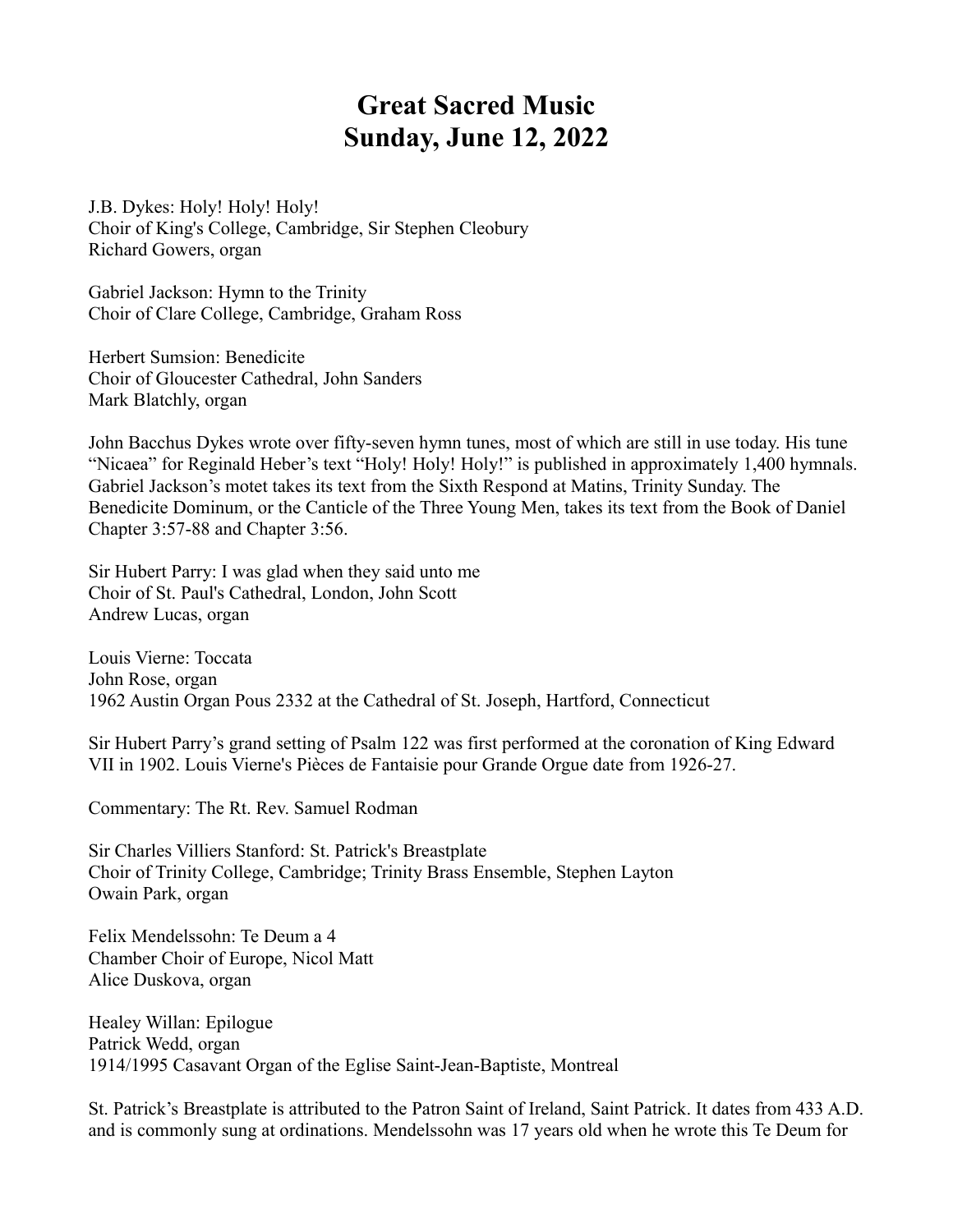the Berliner Singakademie in 1826. Canadian organist Patrick Wedd (1948-2019) was Organist and Director of Music at Christ Church Cathedral, Montreal, Quebec from 1996-2018.

J.S. Bach: Cantata 129, "Gelobet sei der Herr, mein Gott" Holland Boys' Choir; Netherlands Bach Collegium, Pieter Jan Leusink Marjon Strijk, soprano; Sytse Buwalde, alto Knut Schoch, tenor; Bas Ramselaar, bass

The German translates as "Praised be the Lord, my God". This cantata was first performed on Trinity Sunday in either 1726 or 1727. The work has five movements, the first of which is a very grand choral fantasia. The text was adapted from Johannes Olearius 1665 hymn text.

Jean-Baptiste Lully: Te Deum Le Concert Spirituel, Herve Niquet

Jean-Baptiste Lully was actually born as Giovanni Battista Lulli, a native of Florence. He spent most of his life and career in the employ of King Louis XIV of France.

Sigfrid Karg-Elert: Marche triomphale: Nun danket alle Gott Peter Hurford, organ 1978 Rieger organ in Ratzeburg Cathedral, Germany.

The Austrian organ-builder Rieger completed the magnificent instrument in Ratzeburg Dom, Germany in 1977. British organist Peter Hurford (1930-2019) plays Karg-Elert's Triumphal March based on the hymn tune "Now thank we all our God."

Stephen Paulus: To Be Certain of the Dawn Minnesota Chorale; Minnesota Boychoir; Basilica Cathedral Choir; Cathedral Choristers; Minnesota Orchestra, Osmo Vanska Barry Abelson, cantor; Elizabeth Futral, soprano Christina Baldwin, mezzo-soprano; John Tessier, tenor; Philip Cokorinos, bass-baritone

American composer Stephen Paulus (1949-2014) was commissioned by the Basilica of Saint Mary in Minneapolis to compose this holocaust oratorio as a gift to Temple Israel Synagogue, also in Minneapolis. "The first of the three sections of the libretto by Michael Dennis Browne deals with Christian repentance for the church's role in the Holocaust. The second section focuses on the experience of Jews during the Holocaust, and the third on the present time and the vision of true reconciliation and cooperation between people of all faiths." http://www.allmusic.com/album/stephenpaulus-to-be-certain-of-the-dawn-mw0001426100

Franz Schubert: Mass No. 4 in C, D. 452 Bavarian Radio Symphony Orchestra; Bavarian Radio Choir, Wolfgang Sawallisch Lucia Popp, soprano; Brigitte Fassbaender, mezzo-soprano Adolf Dallapozza, tenor; Dietrich Fischer-Dieskau, baritone

Schubert wrote his Mass in C major in 1816 at the age of 19. It is scored for SATB choir and soloists accompanied by strings and organ.

Anton Bruckner: Te Deum